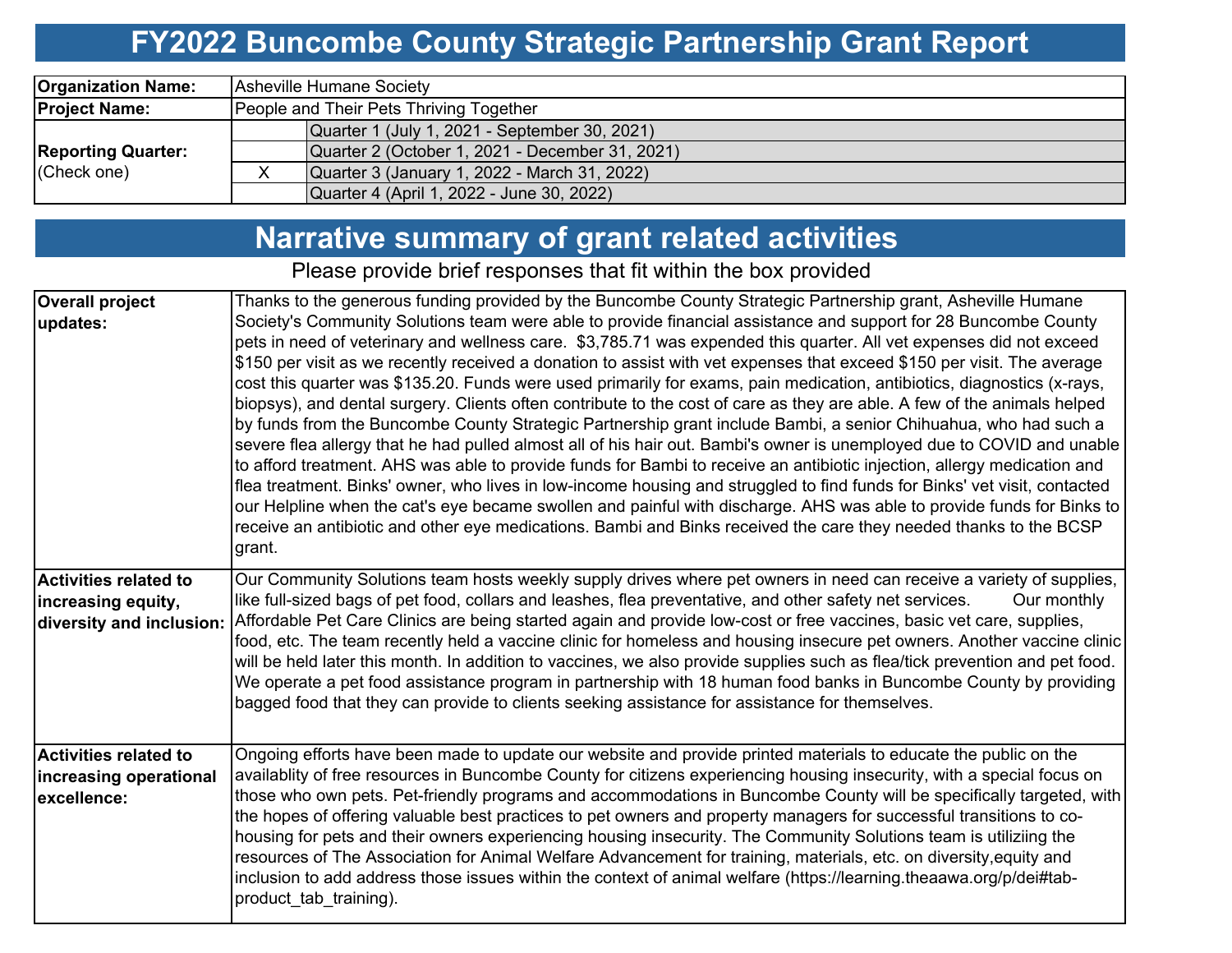# **FY2022 Buncombe County Strategic Partnership Grant Report**

| <b>Organization Name:</b>                | Asheville Humane Society                        |  |  |  |  |  |  |  |
|------------------------------------------|-------------------------------------------------|--|--|--|--|--|--|--|
| <b>Project Name:</b>                     | People and Their Pets Thriving Together         |  |  |  |  |  |  |  |
| <b>Reporting Quarter:</b><br>(Check one) | Quarter 1 (July 1, 2021 - September 30, 2021)   |  |  |  |  |  |  |  |
|                                          | Quarter 2 (October 1, 2021 - December 31, 2021) |  |  |  |  |  |  |  |
|                                          | Quarter 3 (January 1, 2022 - March 31, 2022)    |  |  |  |  |  |  |  |
|                                          | Quarter 4 (April 1, 2022 - June 30, 2022)       |  |  |  |  |  |  |  |

### **Progress toward annual goals**

|                                                                             |                    | <b>Actual Results (Enter Data)</b><br>Please only include new data for the specific quarter |                  |                  |                  |                                                 |
|-----------------------------------------------------------------------------|--------------------|---------------------------------------------------------------------------------------------|------------------|------------------|------------------|-------------------------------------------------|
| <b>Measure</b>                                                              | <b>Annual Goal</b> | <b>Quarter 1</b>                                                                            | <b>Quarter 2</b> | <b>Quarter 3</b> | <b>Quarter 4</b> | <b>Progress</b><br>toward<br><b>Annual Goal</b> |
| Number of Helpline calls requesting veterinary<br>assistance                | 1,000              | 378                                                                                         | 416              | 446              |                  | 1,240                                           |
| Number of pets provided veterinary assistance<br>with funds from this grant | 100                | 24                                                                                          | 26               | 28               |                  | 78                                              |
| Number of clients requesting follow-up support                              | 50                 | 48                                                                                          | 67               | 39               |                  | 154                                             |
|                                                                             |                    |                                                                                             |                  |                  |                  | 0                                               |
|                                                                             |                    |                                                                                             |                  |                  |                  |                                                 |

#### **Comments:**

\*NOTE: Some of the clients requesting follow-up support (or 2nd service) did not receive veterinary assistance, but called our Helpline requesting that service. A thorough intake process with callers allows staff to determine what the client needs and how we can be of the most assistance.